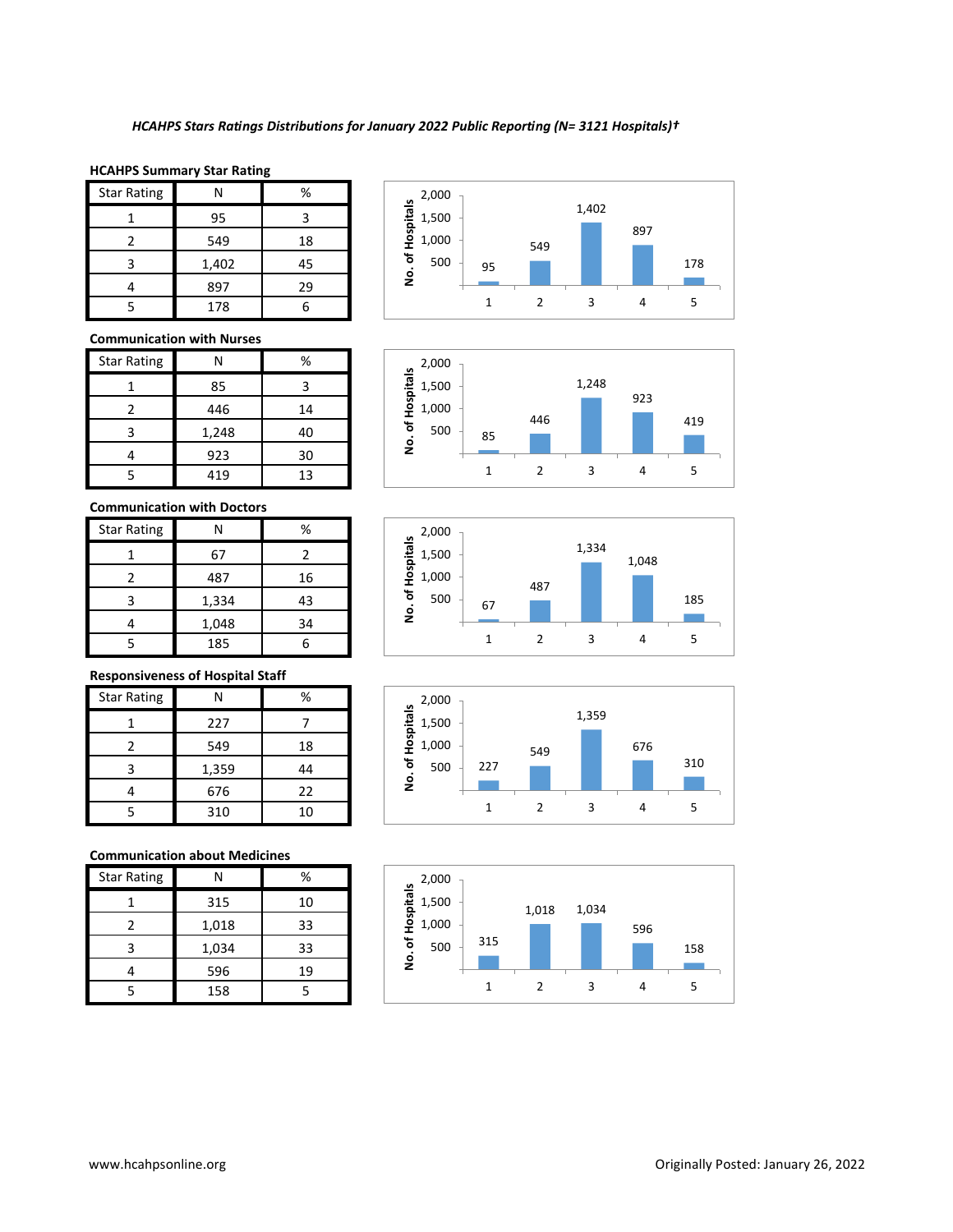#### **Cleanliness of Hospital Environment**

| <b>Star Rating</b> | N     | %  |
|--------------------|-------|----|
|                    | 136   |    |
| $\mathcal{P}$      | 450   | 14 |
| ς                  | 1,107 | 35 |
|                    | 835   | 27 |
|                    | 593   | 19 |



693

1,233

1 2 3 4 5

 $500 - 12$ 

570

### **Quietness of Hospital Environment**

| <b>Star Rating</b> | N     | %  |
|--------------------|-------|----|
|                    | 413   | 13 |
| 2                  | 693   | 22 |
| ٦                  | 1,233 | 40 |
|                    | 570   | 18 |
|                    | 212   |    |

## **Discharge Information**

| <b>Star Rating</b> |       | %  |
|--------------------|-------|----|
|                    | 174   |    |
| 2                  | 471   | 15 |
| ς                  | 1,170 | 37 |
|                    | 1,082 | 35 |
|                    | 224   |    |



413

1,000 1,500 2,000

**No. of Hospitals**

# **Care Transition**

| <b>Star Rating</b> |       | %  |
|--------------------|-------|----|
|                    | 291   |    |
|                    | 1,150 | 37 |
| ว                  | 850   | 27 |
|                    | 743   | 24 |
|                    |       |    |

#### **Hospital Rating**

| <b>Star Rating</b> |       | %  |
|--------------------|-------|----|
|                    | 166   |    |
| 2                  | 513   | 16 |
|                    | 980   | 31 |
|                    | 1,209 | 39 |
|                    | 253   |    |